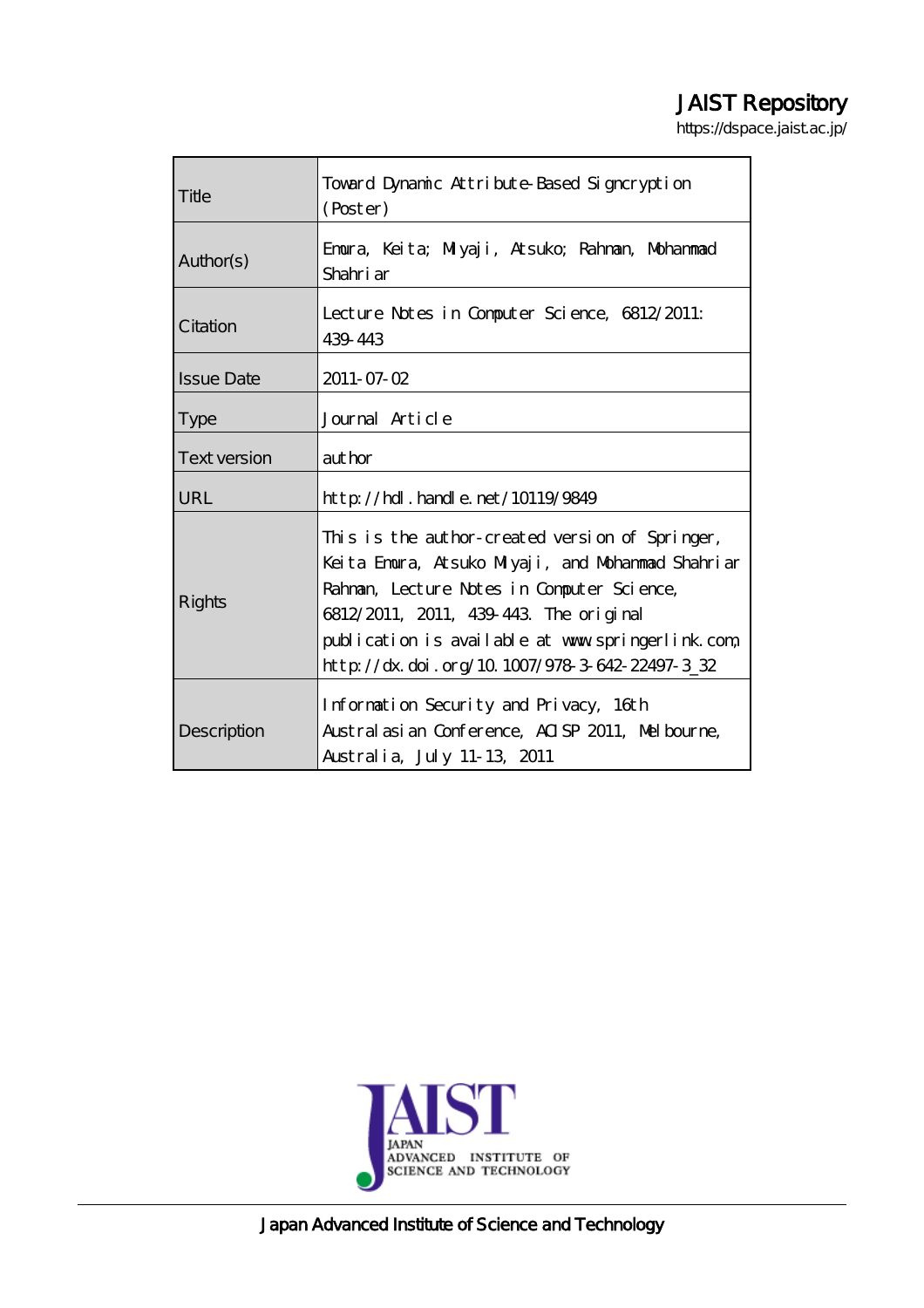# **Toward Dynamic Attribute-Based Signcryption (Poster)**

Keita Emura<sup>1</sup>, Atsuko Miyaji<sup>2</sup>, and Mohammad Shahriar Rahman<sup>2</sup>

<sup>1</sup> Center for Highly Dependable Embedded Systems Technology <sup>2</sup> School of Information Science

Japan Advanced Institute of Science and Technology, 1-1, Asahidai, Nomi, Ishikawa, 923-1292, Japan

*{*k-emura,miyaji,mohammad*}*@jaist.ac.jp

**Abstract.** This paper presents an ongoing work toward the proposal of the new concept of the attribute-based cryptosystem. In SCN2010, Gagn´e, Narayan, and Safavi-Naini proposed attribute-based signcryption (ABSC) with threshold structure. As in ciphertext-policy attribute-based encryption (CP-ABE), an encryptor can specify the access structure of decryptors, and as in attribute-based signature (ABS), each decryptor can verify the encryptor's attributes. On the contrary to the access structure of decryptors, the access structure of the encryptor needs to be fixed in the setup phase. In this paper, we investigate ABSC with dynamic property, called dynamic ABSC (DABSC), where access structures of encryptor can be updated flexibly without re-issuing secret keys of users.

#### **1 Introduction**

#### **1.1 Attribute-Based Signcryption (ABSC)**

Recently, Gagné, Narayan, and Safavi-Naini proposed ABSC with threshold structure [3] to achieve Cost(ABS & CP-ABE) *<* Cost(ABS)+Cost(CP-ABE). That is, their ABSC scheme is efficient compared with encrypt-then-sign paradigm. As in Ciphertext-Policy Attribute-Based Encryption (CP-ABE) [1], an encryptor can specify the access structure of decryptors, and as in Attribute-Based Signature  $(ABS)$  [4], each decryptor can verify the encryptor's attributes. Note that, in the Gagné et al. definition, a decryptor can verify the encryptor's attribute *explicitly*. This property is preferable for the following encrypted storage system usage.

#### **1.2 Encrypted Storage System**

Encrypted storage system is a well-known application of CP-ABE. To indicate the set of common attributes of decryptors (such as affiliation, post, and so on), CP-ABE schemes can achieve a fine-grained access control without increasing the number of keys. On the contrary to the decryptor's attributes, there is no way to verify the set of attributes of encryptor if CP-ABE is applied only. To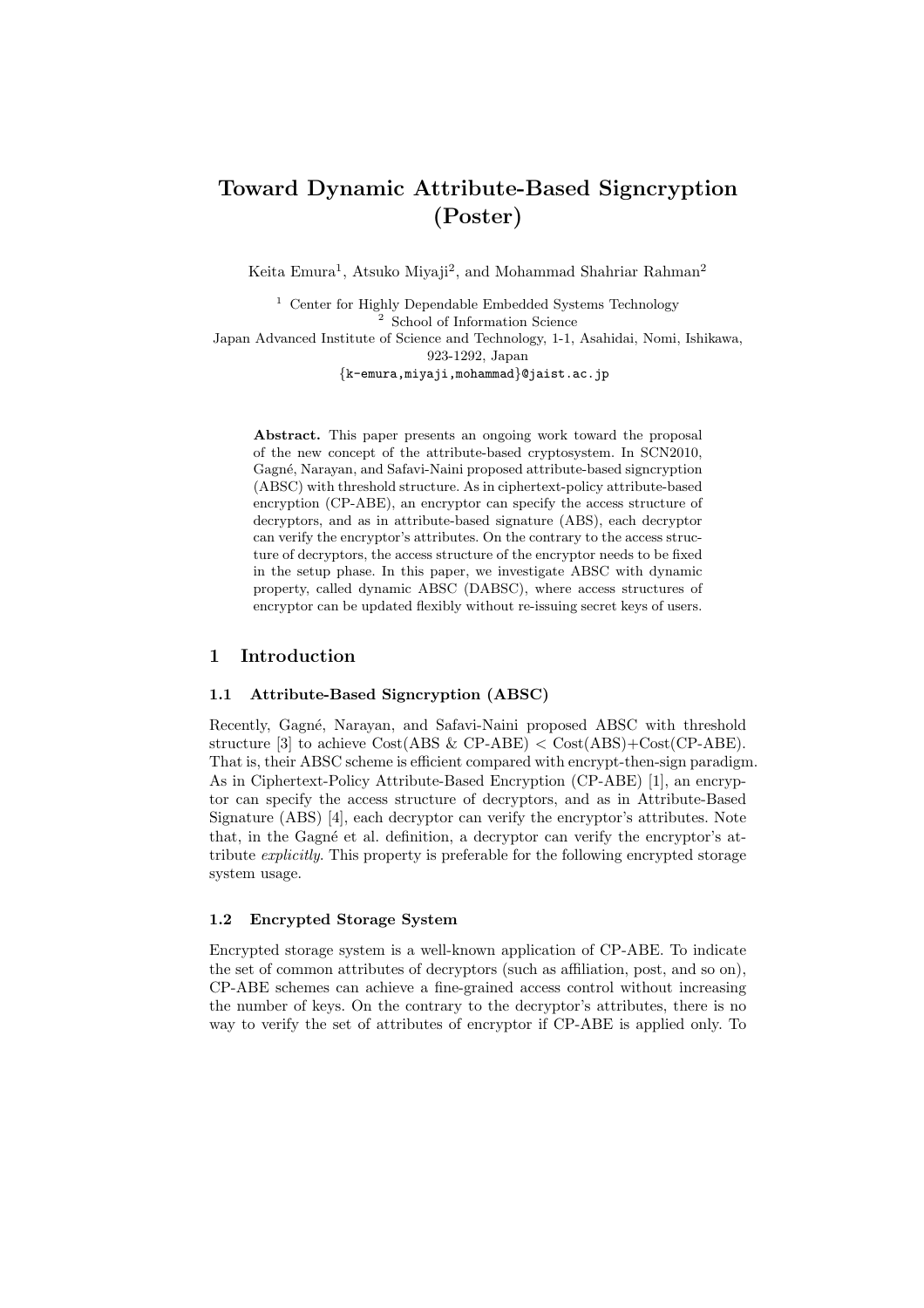check the source of storage files, attributes of encryptor is important information. By applying the Gagné et al. ABSC, both CP-ABE and ABS properties can be handled for encrypted storage system usage, simultaneously. So, a decryptor can check the encryptor's attribute explicitly. However, the threshold structure (which is supported by the Gagné et al. ABSC) is not suitable for encrypted storage system usage, although it is useful for fault tolerance usage. In addition, the access structure of the encryptor is specified only once, and it cannot be changed. More precisely, the threshold value is decided in the key generation phase, and it cannot be updated without re-issuing the new key.

# **2 Our Approach: Dynamic ABSC**

In this paper, we investigate the new concept "ABSC with dynamic property", called Dynamic ABSC (DABSC), where access structures of encryptor can be changed without re-issuing secret keys of users. As an application of DABSC, we consider authenticated fine-grained storage systems.

For example, let a teaching assistant of a lecture "Applied Cryptography" would like to store an encrypted examination data for students (who take Applied Cryptography) only. In addition, students would like to check whether a stored file was made by a teaching assistant of Applied Cryptography. Then an encryptor makes a ciphertext part associated with attributes of a decryptor (Student *∧* Applied Cryptography), and also makes a signature part associated with attributes of the encryptor (Teaching Assistant *∧* Applied Cryptography).

The dynamic property is suitable for the following example. We assume that the encryptor (who is a teaching assistant of Applied Cryptography) becomes a teaching assistant of a lecture "Discrete Mathematics", and the encryptor has obtained the secret key for attributes Teaching Assistant and Applied Cryptography. If the dynamic property is not handled, then key generation center (KGC) needs to re-issue the secret key of both Applied Cryptography and Teaching Assistant for handling the updated access structure of encryptor. It is quite inefficient and impractical (See Table 1).

|                                              | KGC      | User |
|----------------------------------------------|----------|------|
| Non-dynamic scheme $O(N \cdot n_e)$ $O(n_e)$ |          |      |
| Dynamic scheme                               | $O(n_e)$ | None |

**Table 1. Computational complexity of changing predicate**

*N* : the number of users

 $n_e$ : the maximum number of attributes having each user

Under the dynamic property, KGC has only to issue the secret key of Discrete Mathematics, and no computation that the encryptor is required. While the above example describes the case of small number of predicates, we believe that the dynamic property gives us a very efficient and practical solution when the number of predicates grows large. Actually, the number of attributes is polynomial-size (of the security parameter  $k$ , i.e.,  $O(\text{poly}(k))$ ) and the corresponding predicates can grow exponentially (i.e.,  $O(2^{poly(k)}))$  in large systems.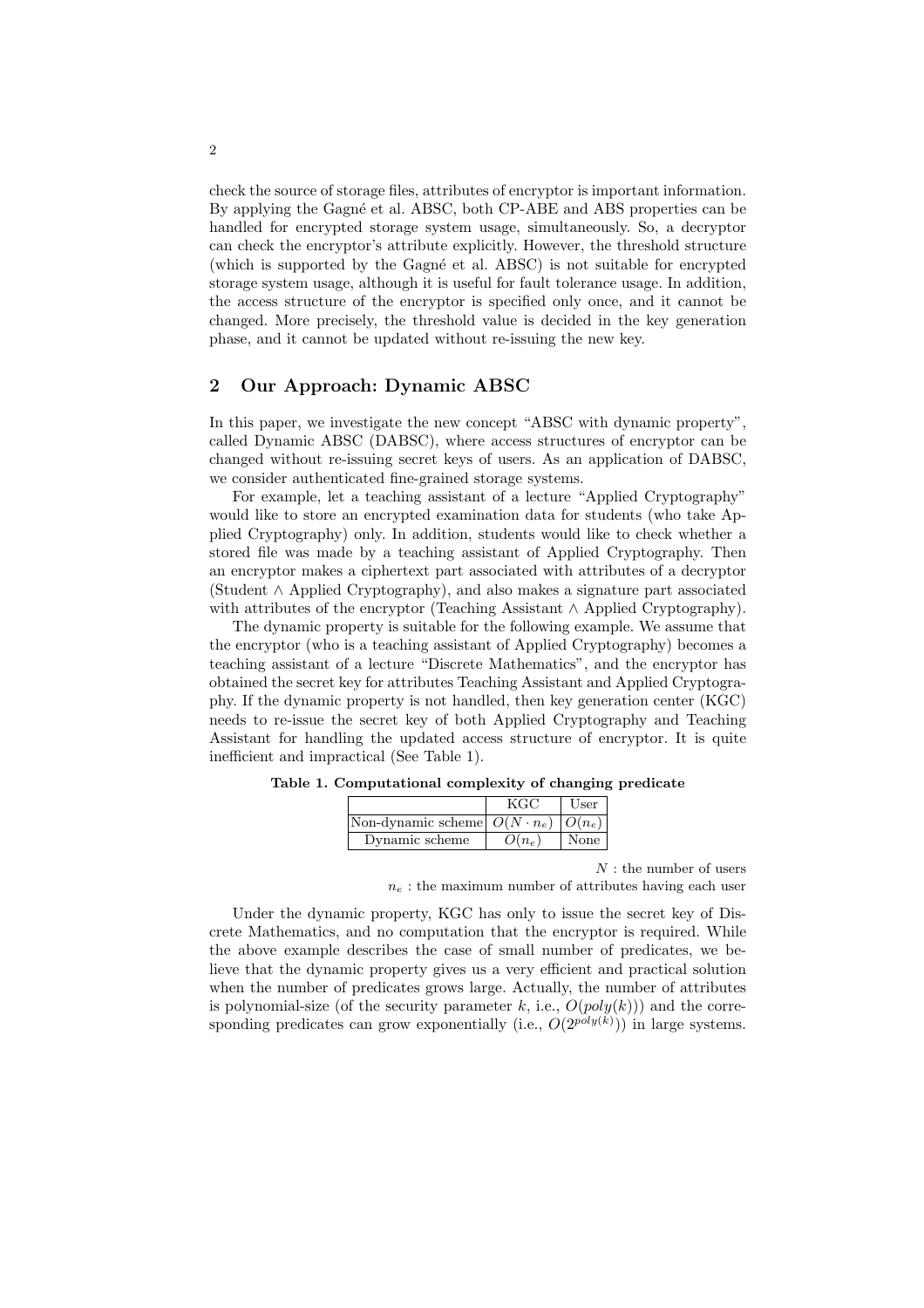That is, as an expectation, the opportunity of updating predicates also increases in such large systems. Under the dynamic property, even if the current predicate is updated, users do not have to be involved the updating procedure. This is the most benefit point of our proposal.

## **3 System Operations of DABSC**

In the following, values are subscripted by *e* for encryptors, and values are subscripted by *d* for decryptors. Let  $A_e = (att_1, att_2, \ldots, att_{n_e})$  be the universe of possible attributes of encryptors,  $\mathbb{A}_d = (att_1, att_2, \ldots, att_{n_d})$  be the universe of possible attributes of decryptors, and  $\gamma_e$  (resp.  $\gamma_d$ ) be a claim-predicate over  $A_e$  (resp.  $A_d$ ) of encryptors (resp. decryptors). We say that an attribute set  $\Gamma_e \subseteq \mathbb{A}_e$  (resp.  $\Gamma_d \subseteq \mathbb{A}_d$ ) satisfies a claim-predicate  $\Upsilon_e$  (resp.  $\Upsilon_d$ ) if  $\Upsilon_e(\Gamma_e) = 1$ (resp.  $\Upsilon_d(\Gamma_d) = 1$ ). In the following definition, an encryptor can select an access structure of decryptor  $\gamma_d$  for each signcryption ciphertext (which follows the ciphertext-policy property of ABE). On the contrary, an access structure of encryptor  $\gamma_e$  is a publicly opened. This means that legitimated encryptor who have attributes satisfying *Υ<sup>e</sup>* can make a signcryption ciphertext.

Next, we modify the definitions of the Gagné et al. ABSC [3] to handle the dynamic property.

#### **Definition 1 (Dynamic Attribute-Based Signcryption (DABSC)).**

- Setup: This algorithm takes as inputs a security parameter  $k \in \mathbb{N}$ , and returns *public parameters params and a master key msk.*
- sExtract**:** *This algorithm takes as inputs params, msk, and a set of attributes of an encryptor*  $\Gamma_e \subseteq \mathbb{A}_e$ , and returns signing keys  $\{sk_{e,i}\}_{att_i \in \Gamma_e}$ .
- uExtract**:** *This algorithm takes as inputs params, msk, and a set of attributes of an decryptor*  $\Gamma_d \subseteq \mathbb{A}_d$ *, and returns decryption keys*  $\{sk_{d,i}\}_{att_i \in \Gamma_d}$ *.*
- BuildPredicate**:** *This algorithm takes as inputs params, msk, and the ℓ-th access tree*  $T_{\ell}$ *, and returns the public value of*  $\ell$ *-th access tree*  $\gamma_{\epsilon}^{\ell}$ *.*
- Signcrypt: This algorithm takes as inputs params,  $\Upsilon_e^{\ell}$ ,  $\{sk_{e,i}\}_{att_i \in \Gamma_e}$ , where  $\Upsilon_e^{\ell}(\Gamma_e)$  = 1*, an access structure Υd, and a plaintext M, and returns a ciphertext C on M. We assume that*  $\Gamma_e$  *and*  $\Upsilon_d$  *are included into*  $C$ *.*
- Unsigncrypt: *This algorithm takes as inputs params,*  $\Upsilon_e^{\ell}$ ,  $\{sk_{d,i}\}_{att_i \in \Gamma_d}$ , where  $\varUpsilon_d(\varGamma_d) = 1$ *, and C, and verifies whether the encryptor's attributes satisfy*  $\varUpsilon_e^{\ell}$ *or not, along with*  $\Gamma_e$  *and*  $\Upsilon_e^{\ell}$ *. If not, then output*  $\bot$ *, and*  $M$  *otherwise.*

The above algorithms follow the correctness requirement: for all  $(params, msk) \leftarrow$  ${\sf Setup}(1^k), \{sk_{e,i}\}_{att_i \in \varGamma_e} \leftarrow {\sf sExtract}(params, msk, \varGamma_e), \{sk_{d,i}\}_{att_i \in \varGamma_d} \leftarrow {\sf uExtract}(params,$  $msk, \varGamma_d), \varUpsilon^{\ell}_e \leftarrow {\sf BuildPredicate}(params, msk, \varGamma_{\ell}), \text{ and } \, C \leftarrow {\sf Signcrypt}(params,$  $\varUpsilon_e^\ell, \{sk_{e,i}\}_{att_i\in\varGamma_e}, \varUpsilon_d, M)$  with  $\varUpsilon_e^\ell(\varGamma_e)=1, M\leftarrow {\sf Unsigncrypt}(params, \varUpsilon_e^\ell, \{sk_{d,i}\}_{att_i\in\varGamma_d},$ *C*) holds when  $\Upsilon_d(\Gamma_d) = 1$ .

Next, we define indistinguishability against adaptive chosen-ciphertext attack property under selective attribute model (S-IND-DABSC-CCA2), existential unforgeability against chosen-message attack in the selective attribute model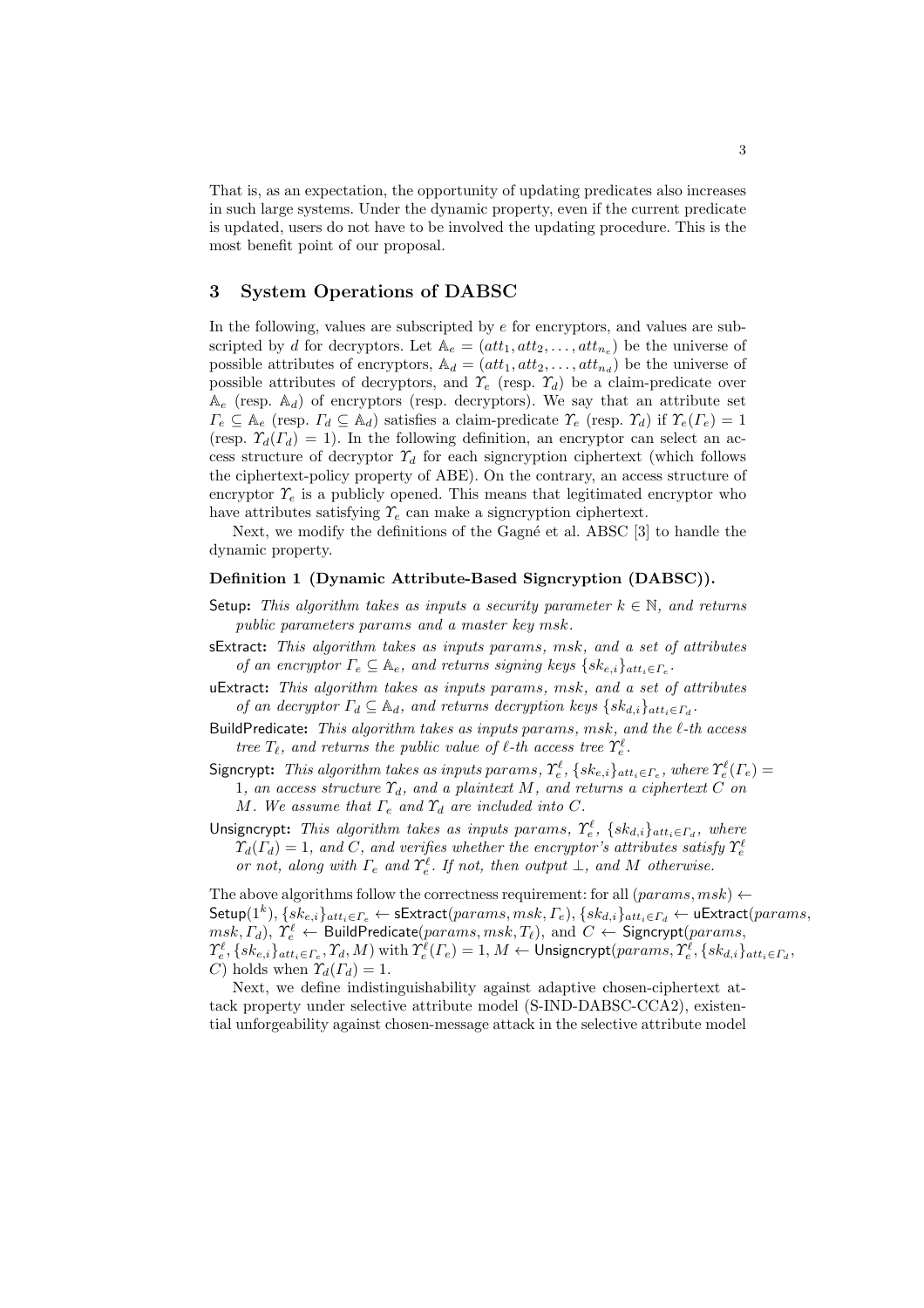| S-IND-DABSC-CCA2                                                                                                                                                                                              |
|---------------------------------------------------------------------------------------------------------------------------------------------------------------------------------------------------------------|
| $Adv_{A}^{\text{S-IND-DABSC-CCA2}}(k) =$                                                                                                                                                                      |
| $  \Pr \left[ (T_d^*, T_0, State) \leftarrow \mathcal{A}(k);$ $\left(params, msk \right) \leftarrow$ Setup $(1^k);$                                                                                           |
| Set $\mathcal{O} := \{\textsf{sktract}(params, msk, \cdot), \textsf{uExtract}(params, msk, \cdot),\}$                                                                                                         |
| Unsigncrypt( $params, \cdot, \cdot$ ), BuildPredicate( $params, msk, \cdot$ )};                                                                                                                               |
| $(M_0^*, M_1^*, \Gamma_e^*, State) \leftarrow \mathcal{A}^{\mathcal{O}}(params, State); b \stackrel{\$}{\leftarrow} \{0, 1\};$                                                                                |
| $C^* \leftarrow$ Signcrypt $(\text{params}, \Upsilon_e^{\ell}, \{s k_{e,i}\}_{att_i \in \Gamma_e^*}, \Upsilon_d^*, M_b^*)$ ; $b' \leftarrow A^{\mathcal{O}}(C^*, State)$ ; $b = b' \big  - \frac{1}{2} \big $ |
| S-EUF-DABSC-CMA                                                                                                                                                                                               |
| $Adv_{A}^{\text{S-EUF-DABSC-CMA}}(k) =$                                                                                                                                                                       |
| $\Pr   (T_e^*, T_0, State) \leftarrow \mathcal{A}(k);$ $(params, msk) \leftarrow \mathsf{Setup}(1^k);$                                                                                                        |
| Set $\mathcal{O} := \{ \textsf{sktract}(params, msk, \cdot), \textsf{uExtract}(params, msk, \cdot), \}$                                                                                                       |
| BuildPredicate(params, msk, .), Signcrypt(params, ., ., .)}; $(C^*, \Gamma_d^*) \leftarrow \mathcal{A}^{\mathcal{O}}(params, State);$                                                                         |
| Unsigncrypt $(params, \Upsilon_e^*, \{sk_{d,i}\}_{att_i \in \Gamma_d^*}, C^*) = M^* \neq \bot;$                                                                                                               |
| (For $\Gamma_e$ where $\Upsilon_e^*(\Gamma_e) = 1$ , A did not query either $(M, \Gamma_e, \Upsilon_d^*)$ to the                                                                                              |
| Signcrypt oracle or $\Gamma_e$ to the sExtract oracle, where $\Upsilon_e^*(\Gamma_e) = 1 \vee (\Upsilon_e^*(\Gamma_e^*) \neq 1)$                                                                              |
|                                                                                                                                                                                                               |

(S-EUF-DABSC-CMA). In the following,  $T$  (and the initial access tree  $T_0$  also) must follow the condition that leaves of trees are appeared in A*e*. S-IND-DABSC-CCA2 guarantees that no PPT adversary  $A$  (which is essentially the same as the CCA adversary of CP-ABE [1]) can guess whether the actual plaintext is  $M_0^*$  or *M*<sup>*∗*</sup><sub>1</sub>, namely, no plaintext information is revealed from the ciphertext. Note that S-IND-DABSC-CCA2 captures collusion resistance (i.e., *A* is allowed to issue *Γ<sup>d</sup>* and  $\Gamma'_d$  to the uExtract oracle such that  $\Upsilon_d^*(\Gamma_d) \neq 1$ ,  $\Upsilon_d^*(\Gamma'_d) \neq 1$ ,  $\Gamma_d \cup \Gamma'_d = \Gamma_d^*$ , and  $\Upsilon_d^*(\Gamma_d^*) = 1$  as in the conventional CP-ABE definition.

**Definition 2 (S-IND-DABSC-CCA2).** *A DABSC scheme is said to be S-* $IND-DABSC-CCA2$  secure if the advantage  $Adv_A^{S-IND-DABSC-CCA2}(k)$  is negligi*ble for any PPT adversary A in the S-IND-DABSC-CCA2 experiment (defined in Table 2).*

Note that we require  $\gamma_e^{\ell}(\Gamma_e^*)=1$ , where  $\gamma_e^{\ell}$  is the public predicate in the challenge phase. In addition, for  $(C, \Gamma_d)$  which is an input of the unsigncryption oracle Unsigncrypt, if  $C = C^*$  and  $\Upsilon_d^*(\Gamma_d) = 1$ , then the oracle returns  $\bot$ . Otherwise, it returns the result of Unsigncrypt( $params, \Upsilon_e^i, \{sk_{d,i}\}_{att_i \in \Gamma_d}, C$ ), where  $\gamma_e^i$  is the current predicate when *A* issues the unsigncryption query.

Next, we define S-EUF-DABSC-CMA. In the definition of S-EUF-DABSC-CMA, we consider two types adversaries. S-EUF-DABSC-CMA guarantees that no (type 1) adversary  $A$  can make a forged ciphertext which is correctly decrypted (i.e., the Unsigncrypt algorithm outputs  $M \neq \perp$ ) even though *A* did not issue either  $\Gamma_e$  to the sExtract oracle such that  $\Upsilon_e^*(\Gamma_e) = 1$  or  $(M, \Gamma_e, \Upsilon_d^*)$  to the Signcrypt oracle such that  $\Upsilon_e^*(\Gamma_e) = 1$ , and no (type 2) *A* (who can obtain all  ${s_k}_{e,i}$ *att<sub>i</sub>*∈*Γ*<sup>*e*</sup></sup> can make a forged ciphertext which is correctly decrypted even though  $\Upsilon_e^*(\Gamma_e) \neq 1$ . Type 1 adversary (which is the same as the unforgeability adversary of ABS [4]) captures collusion resistance (i.e., *A* is allowed to issue *Γ<sup>e</sup>* and  $\Gamma'_e$  to the sExtract oracle such that  $\Upsilon^*_e(\Gamma_e) \neq 1$ ,  $\Upsilon^*_e(\Gamma'_e) \neq 1$ ,  $\Gamma_e \cup \Gamma'_e = \Gamma^*_e$ ,